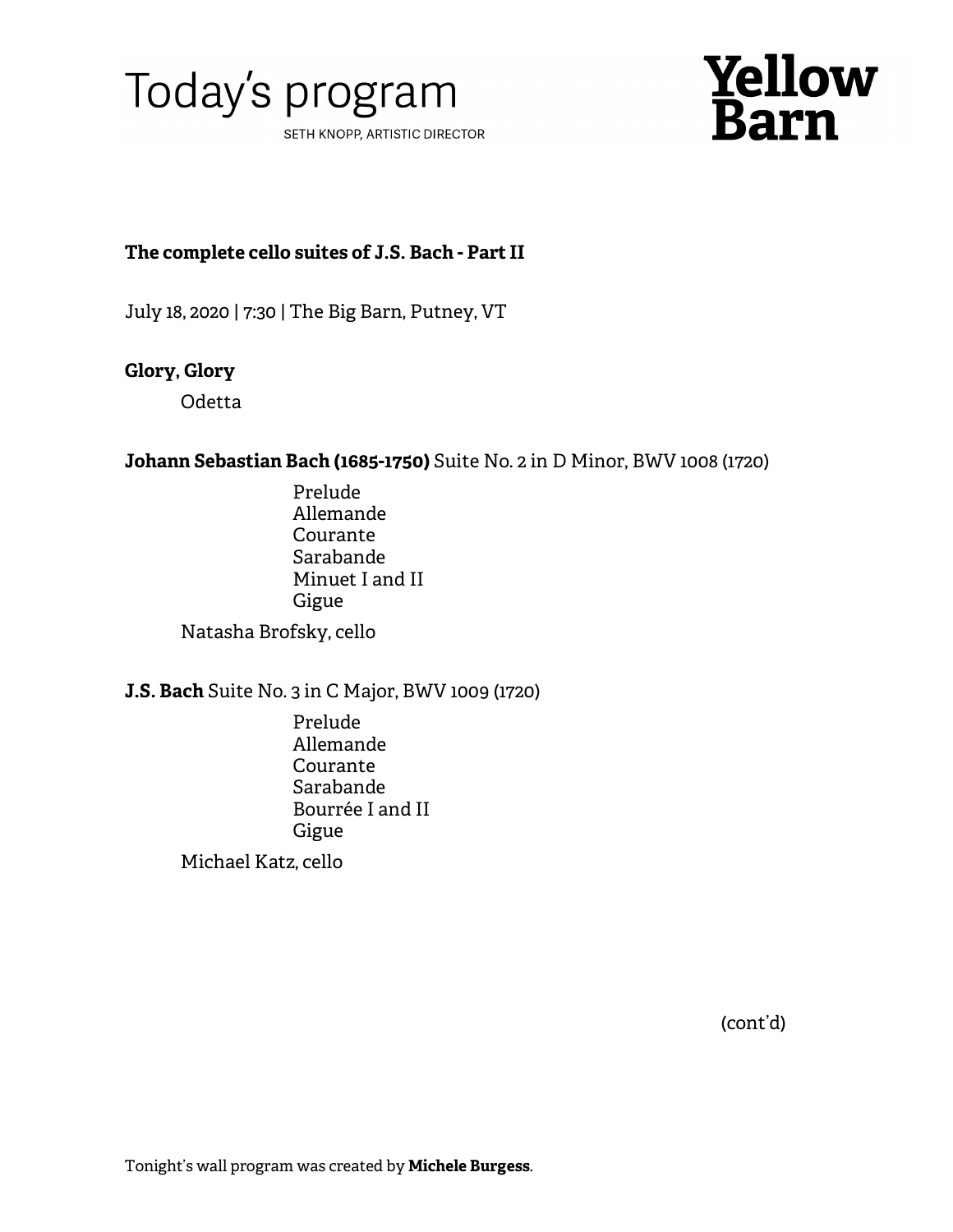**J.S. Bach** Suite No. 6 in D Major, BWV 1012 (1720)

Prelude Allemande Courante Sarabande Gavotte I and II Gigue

Natasha Brofsky, Michael Katz, Gabriel Martins, Aaron Wolff, cellos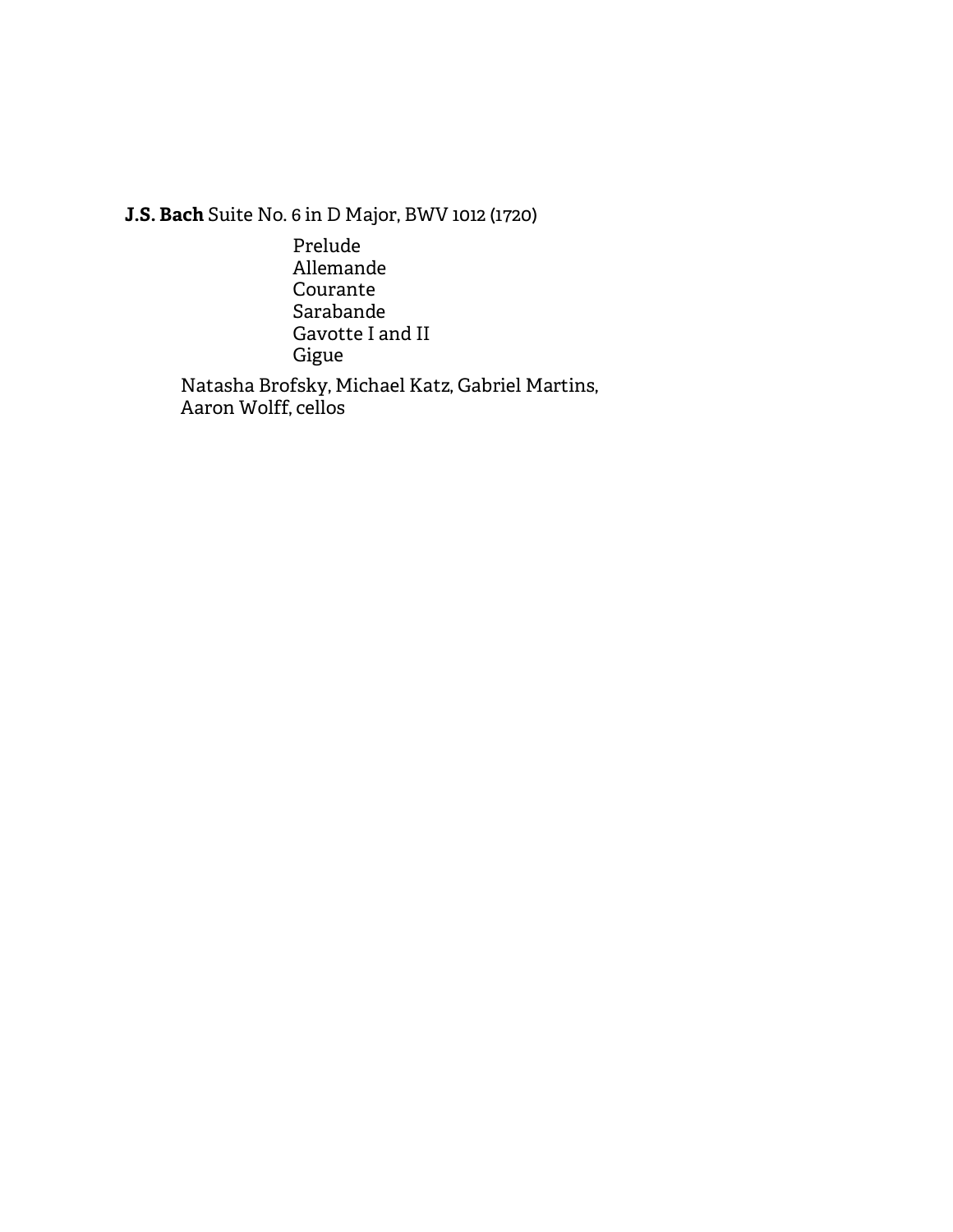#### **Program Notes**

Only two portraits exist of J.S. Bach. In both canvases he stares at his audience, controlled and austere. Rather little is known about the man in these portraits. On one hand, historians know the cities where he lived, the years he lived there, and the people for whom he worked and with whom he lived. On the other hand, very little exists in the way of private correspondence and anecdotal knowledge. Small glimpses and clues into the lives of famous artists are treasured by performers and audiences as a way of making these men and women relatable. Unlike composers such as Beethoven, Brahms, and the Schumanns, Bach's self-represented voice exists only in his music.

When listening to Bach's music, one immediately thinks of the intersection of logic, function, and spirituality. Although these traits often conflict, as the Bach scholar Christoph Wolff writes, one can "[understand] his art as a paradigm for reconciling what would ordinarily be conflicting stances."

Today, Bach swamps social media during the COVID-19 pandemic. Musicians post daily Bach videos, pictures of solo driveway performances for their neighborhood, meaningful recordings by favorite artists, livestreamed entire suites, partitas, and sonatas from their apartments. This is for a variety of reasons—the first being that Bach is responsible for a large and unprecedented body of solo instrumental music. The second, and rather more important reason, is that the architecture and craftsmanship in Bach's music is reassuring to a world with an unclear future and irreparably shaken trust.

The Bach Cello Suites were written around 1720, during which time Bach lived in Cöthen under the employment of Prince Leopold. It was during his employment in the Cöthen court from 1717 to 1723 that Bach wrote secular, solo instrumental music. Prince Leopold valued the arts greatly, and Bach enjoyed a prosperous and harmonious relationship with his employer until Leopold's marriage led Bach to seek new employment in Leipzig.

Also in 1720, Bach lost his first wife. At the time of her death he was away from home on business and did not return until after her burial. He married again in 1721, to the then twenty-year-old Anna Magdalena Wilcke.

Anna Magdalena plays an important role in the history of the cello suites. A highly skilled soprano and copyist in her own right, she brought her musical skills to her